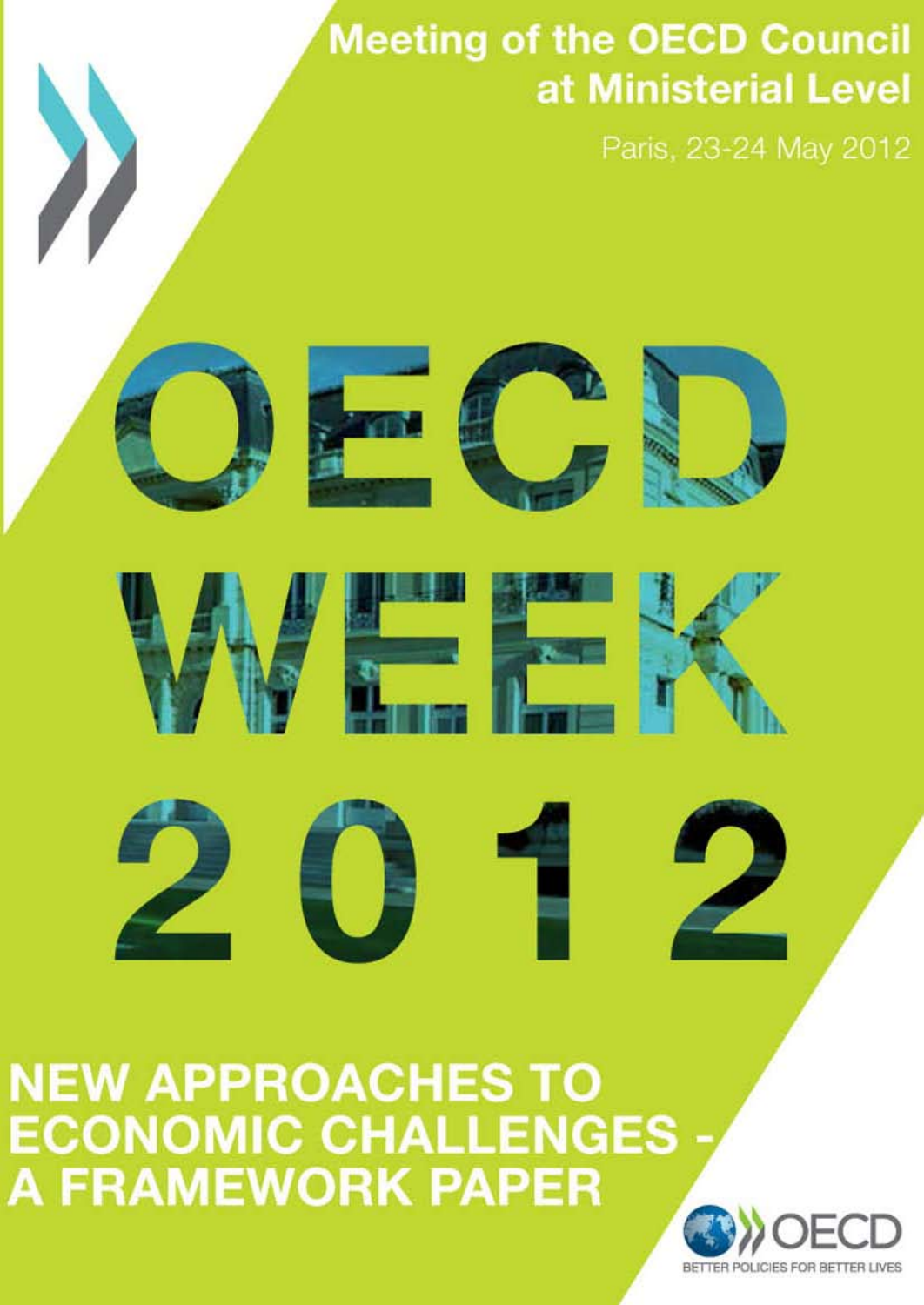## **New Approaches to Economic Challenges - A Framework Paper**

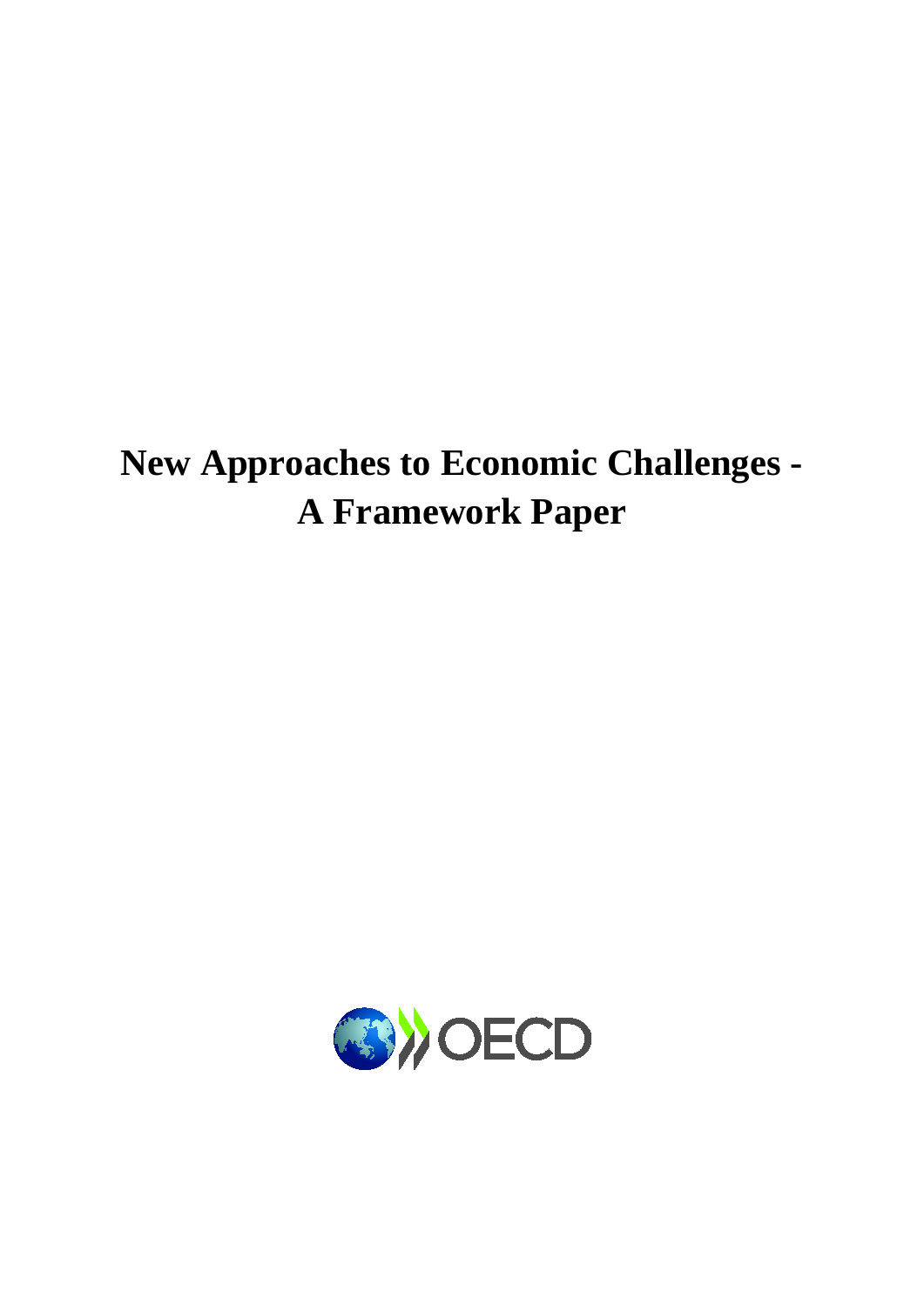1. The global crisis was a "wake-up call" to policymakers around the world. Market and governance failures have led to the most pressing financial, economic and employment crisis of our lifetimes. The idea of a growth model with a single general equilibrium has been challenged. At the same time, major global trends – i.e. globalisation and shifting wealth, population growth and ageing, environmental challenges and natural resources constraints, and skill-biased technological change – have put additional pressure on our economies. Thus, returning to business-as-usual is not an option. It is now time to reflect, to revisit and to rethink. In line with the 50<sup>th</sup> Anniversary Vision Statement, the Secretary-General proposes to develop a reflection process on "New Approaches to Economic Challenges" at the OECD. The aim is to respond to the call by several countries for such a reflection, to learn the lessons from the crisis and derive its policy implications, and to build a more solid path for economic growth and well-being.

2. This reflection will happen at a moment in which Member and partner countries are confronted with several interlinked policy challenges related to a hesitant recovery, high unemployment, growing inequality *("go social")*, high budget deficits and public debt. In this context, the OECD will continue to promote policy measures for growth, open markets and sound institutional frameworks as key drivers of economic development and the well-being of our citizens. At the same time, new sources of growth and competitiveness need to be identified, including innovation, green growth, knowledge-based assets, and skills *("go structural and go green")* to put our economies back on a strong, inclusive growth path. Updating and upgrading the regulatory and implementing capacities of governments at all levels, their understanding of how markets function and how to deal with multiple risks will be a key part of the exercise. Restoring household and business confidence in markets, governments and institutions *("go institutional"),* addressing long-term challenges related to rapidly growing populations in emerging and developing economies, and tackling issues such as ageing in many developed countries, resource scarcity, climate change and global development also have to be added to the policy "to-do" list. We propose to integrate these policy strategies in a horizontal approach, drawing on the value added of the OECD, in particular our in-house expertise, data and recommendations in various interconnected fields of public policy.

3. We are presented with a unique opportunity to tackle these challenges from a different perspective and to present more integrated and coherent answers to interlinked policy issues. A comprehensive reflection process with the first major results to be presented to Ministers at the MCM 2013 could be designed in particular to:

- Revisit and assess whether our analytical frameworks and economic models need to be adapted to the reality of a post-crisis world.
- Identify more clearly the unintended consequences of different policy choices, as well as the trade-offs and synergies between them.
- Strengthen a "whole-of-OECD" approach to policy analysis and advice.
- Further tailor our policy advice to the needs, demands and priorities of Member and partner countries, taking into account the specific institutional and political economy background.
- Support Member and partner countries in policy design and implementation (not only "what to do", but also "how to do it"), in particular by relying on our unique "peer review mechanism." This would mean increased efforts on implementation and better delivery, including looking at institutions and administrative capacity to deliver.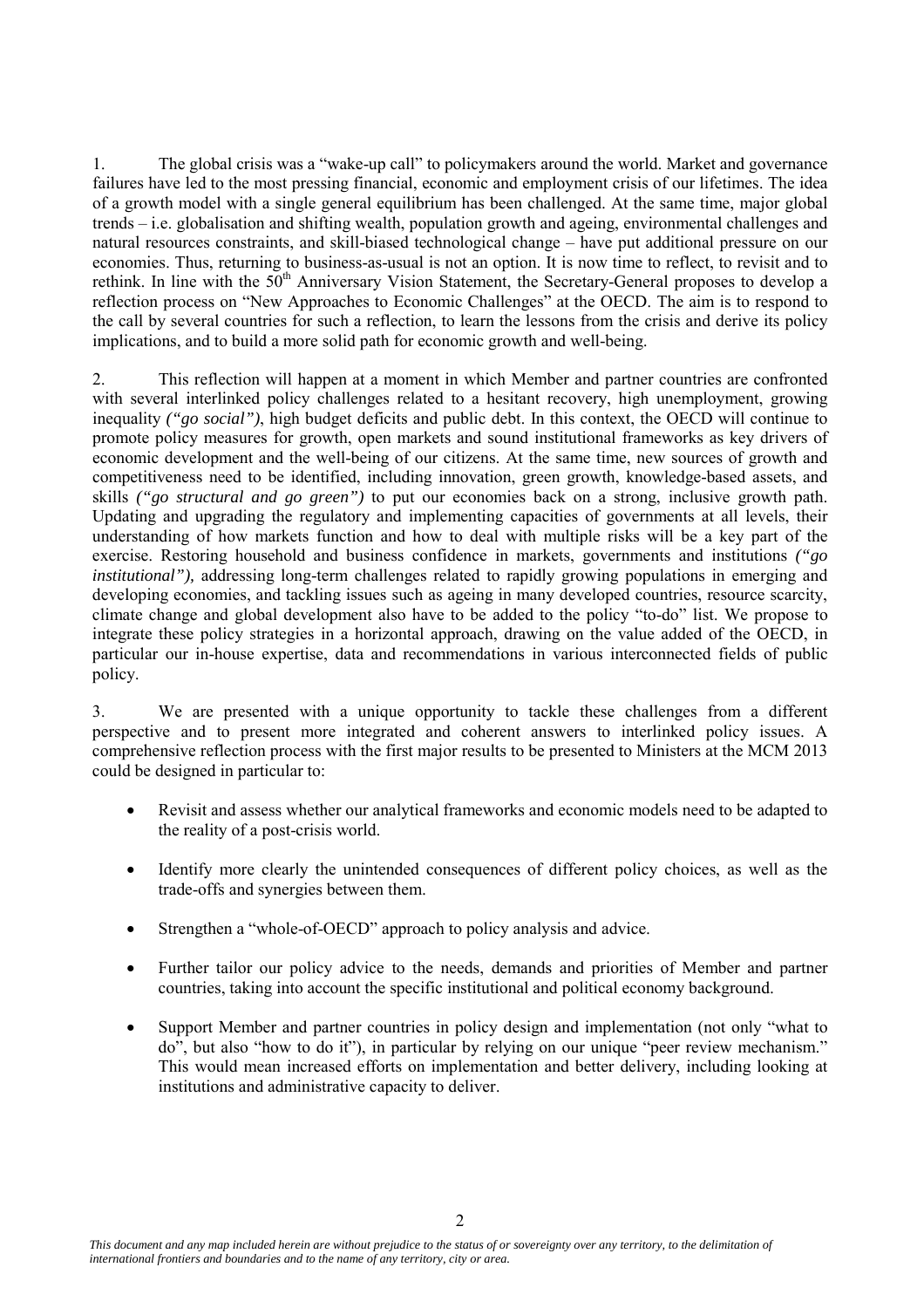4. **As a first step, we propose to undertake a profound analysis of the root causes of the crisis and take stock of the lessons learned from it. An exercise which is already ongoing in many OECD Committees**. In this first phase, we aim to strengthen and consolidate our efforts to learn from the crisis by taking stock of OECD recommendations that had unintended consequences and highlighting those which led to successful policy outcomes, even during the crisis. This phase will focus on identifying links across different areas and potential policy synergies, and could lay a solid foundation to avoid construction flaws at a later stage.

5. **The second step is to draw on these lessons, deriving their policy implications, and relating them to underlying global trends**. The aim of this phase would be to identify key elements of a renewed framework to address complex and interrelated economic challenges.

6. **A key component in developing** *"New Approaches to Economic Challenges"* **could be to identify the areas where we may need to adjust our analytical framework (in tandem with the stocktaking exercise and identification of the related policy implications)**. This could be achieved by identifying specific areas in which the framework may need to be revisited in a practical way through a broad discussion, taking into account different perspectives. For example, we may want to reflect on how to better understand the balance between adjustment and growth, and the linkages between the financial market and the real economy. We may pay specific attention to the short-term costs and long- term benefits of concrete labour market recommendations, such as, for example, reducing excessive labour protection. They could be reviewed and complemented with analysis that includes the effects of labour market institutions on employment and labour market outcomes. The effectiveness of transmission mechanisms of monetary policy in certain contexts is another area that may merit further analysis. Finally, the right balance of policy interventions of governments vis-a-vis the markets may require additional analysis and could be reviewed.

#### 7. **Issues that should be addressed in this framework include:**

- *Economic growth, imbalances and the necessity of adjustment:* The crisis, including the euro area crisis, has shown that we need to improve our understanding of the interactions between the micro and macro dimensions of economic adjustment and the role of policies in the adjustment process, including macroeconomic management and structural reforms. More attention may need to be placed on the emergence of imbalances, both within and among countries, and at the macro and micro levels (including through balance-sheet mismatches), and on understanding why such imbalances persist and eventually become unsustainable. Dealing with imbalances effectively may require adjustments of our policy analysis and advice in a number of areas.
- *The under-pricing of risk:* In the run-up to the crisis, conventional economic modelling was based on "general equilibrium" considerations that resulted in a systematic under-pricing of risk. This created the wrong incentives and led to insufficient and ineffective regulatory and risk management frameworks. The consolidated view on market behaviour also failed to explain how financial markets operate, and their linkages to macroeconomic policy and the real economy. In our quest to reignite stronger growth, better understanding these linkages is an absolute necessity.
- *Rising inequality:* Income inequality had been on the rise in almost all OECD and G20 countries well before the crisis. OECD work unveiled this reality and also called for a review of some of the most common policy recommendations in many fields (competition, labour markets, innovation) to address the unintended distributional consequences of such policies and their trade-offs. It is now becoming clearer that the benefits of growth do not automatically trickle down and generate more equal societies, which makes it necessary to adopt an inclusive approach to policymaking, looking at a "social equilibrium" alongside an "economic equilibrium".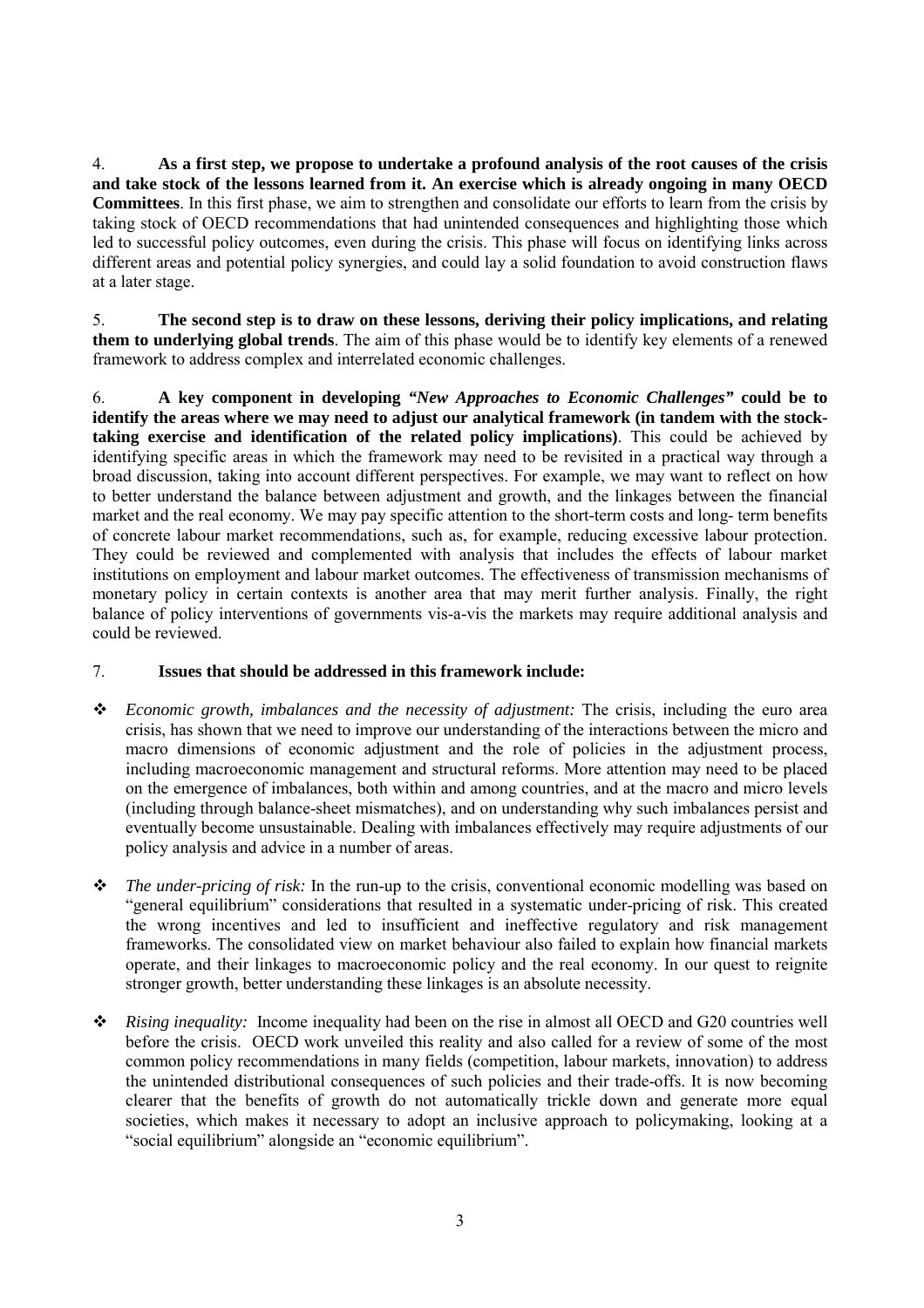- *The undesirable effects of pro-growth policies*, for example on the environment, are not fully accounted for in conventional analysis. The mainstreaming of Green Growth could be a first step towards incorporating these negative externalities in our growth models and policy advice.
- *Institutions, the political economy of reform, ineffective implementation, and individual behaviour* need to be better reflected in the way we deal with policy challenges. Strengthening governments' performance and addressing implementation gaps is another important element to improve the working of market economies. This includes strengthening the strategic capacity of governments and their long-term planning and risk management capacities, as well as adding regional and local dimensions to our policy advice.
- *Global value chains, production networks and consumption patterns revisited:* The evolving nature of global value chains and production networks, and the role of knowledge-based assets in the growth process, will be core elements of the way we look at our economies in the future. The OECD's contribution to open markets and trade and investment liberalisation will remain a key issue in this field.
- *The shifting wealth dimension and the related need of stronger co-operation* may need to be incorporated further in various aspects of our work for Members and partner countries. The crisis has shown that international co-operation and learning from each other is essential in an interconnected world. Dynamic growth driven by high investment rates, technological progress and fundamentally changed global value chains, as well as remaining poverty and inequality challenges in emerging and developing countries, deserve the joint attention of OECD Member and key partner countries. This could constitute an important pillar for our policy advice to countries at different stages of development.

8. **The various dimensions of stability, green growth, sustainability, equality of opportunity and place-based growth factors could also be considered, as well as their interconnections, trade-offs, synergies and policy spill-overs**. This would require looking at the effect of policies - such as to enhance GDP growth - on the distribution of income, the environment, social cohesion and welfare more generally.

- 9. We could look closer at the balance between different policy objectives:
	- *Growth/Inequality/Employment:* A key question is whether growth-enhancing policy reforms might have positive or negative side-effects on income inequality. While inequality cannot be completely avoided, it should be clearly noted that persistent and increasing inequality can have adverse effects on growth. More broadly, in pursuing growth and equality/redistribution strategies simultaneously, policymakers need to be aware of possible complementarities or trade-offs between the two objectives. Many policies could, however, yield a double dividend as they reduce income inequality while at the same time boost longrun GDP growth. Therefore, the distributional impact of policies could be addressed in a more consistent way. Effective employment, education and skills policies are examples of *"double or triple dividend policies"* for growth, employment and equality, and would therefore play a key role in the project.
	- *Growth/Environment:* There are mutually reinforcing aspects of economic and environmental policies. We need to recognise the full value of natural capital as a factor of production, and its role as a driver of growth. It is important to focus on cost-effective ways of attenuating environmental pressures to affect a transition towards new patterns of growth that will avoid crossing critical local, regional and global environmental thresholds.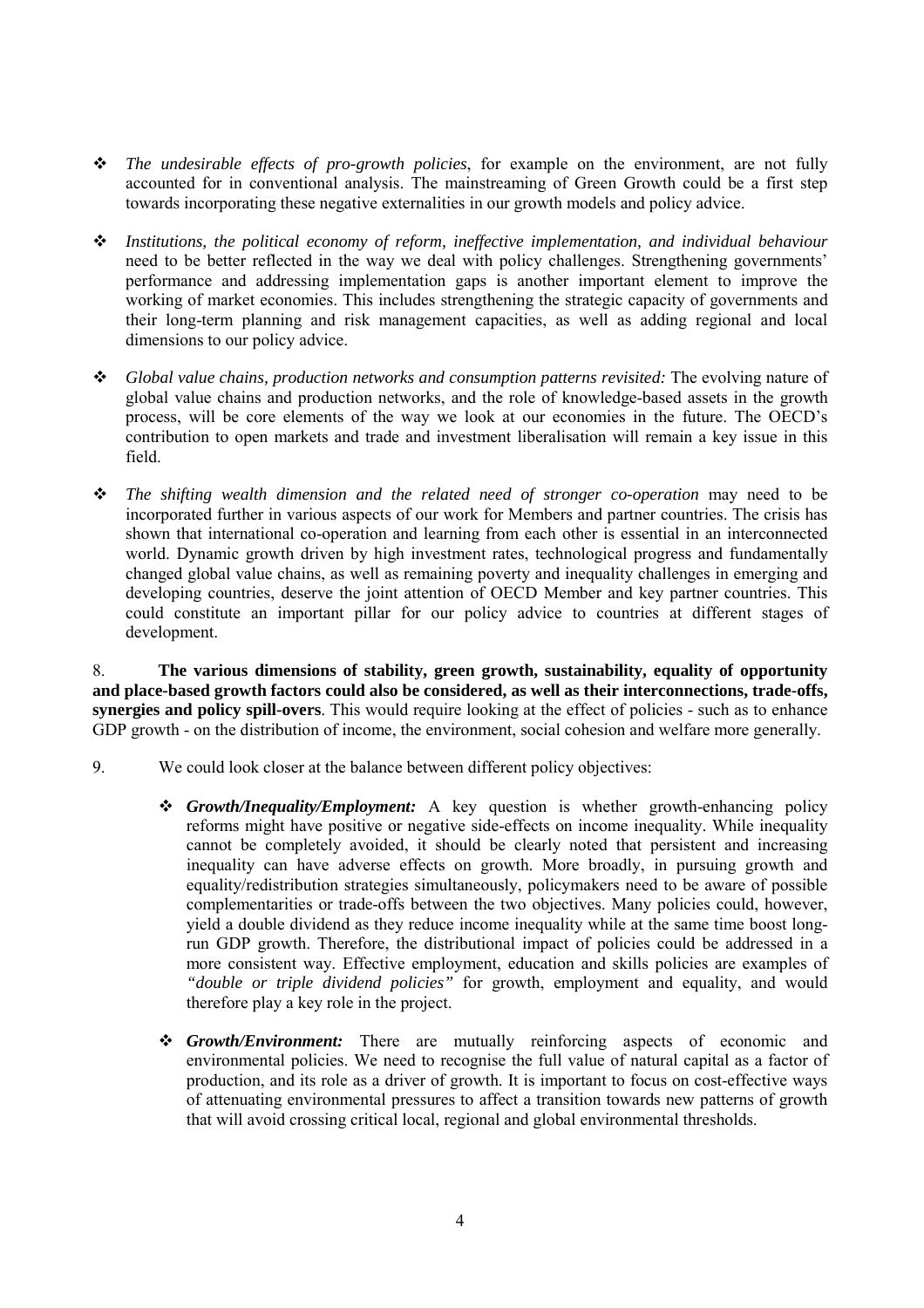*Environment/Inequality:* The distributional impacts of environmental policies need to be better understood. For example, concerns about competitiveness for a country introducing a carbon tax to tackle climate change or the impact on poor households of raising water tariffs could be addressed in order to make reforms happen.

10. *The Balance of Growth/Inequality and Environment at different stages of development:* The nature and intensity of trade-offs and synergies will clearly vary depending on levels of development, which determine the policy priorities of a country. To deliver on these policy priorities, it is important to have appropriate institutions, procedures and rules for policy formulation and implementation in place. Fostering growth, tackling inequalities and overcoming the challenges of poverty requires building institutional capacity to deal with them. Close links to the OECD Development Strategy need to be established in the process, and key partners should be invited to accompany and shape the process from the beginning. Links with other OECD horizontal strategies, such as those on skills, jobs or green growth are also relevant to this analysis.

11. *The objective of the whole process is to develop "A Strategic OECD Policy Agenda for Inclusive Growth*" built on the interconnectedness, synergies and choices among different policy objectives. Such an agenda could be built on a revisited analytical framework as well as a complex policymatrix, covering macroeconomic, structural (employment, social and green) and financial issues, as well as the international dimension. This perspective could inform the work of all Committees at the OECD and further enrich the horizontal character of our work, analysis and policy advice.

12. Ministers are invited to have a first discussion on the "New Approaches to Economic Challenges" during the 2012 MCM, which would lead to a mandate to pursue this effort, with the following basic understanding:

- Ministers are invited to launch the initiative of "New Approaches to Economic Challenges" at the MCM.
- As a first step, Ministers task the OECD Secretary-General to prepare an overview paper on the main lessons from the crisis and the steps forward.
- Throughout the process and under the guidance of Council, Members, relevant Committees and the Secretariat will appropriately participate, according to the overall governance and decisionmaking framework of the Organisation. The EPC is expected to have a central role in this undertaking, but considering its multi-disciplinarity, its success crucially depends on the strong ownership and participation of other Committees. The Council will be informed of progress on a regular basis in order to give this guidance.
- The exact modalities and scope of its implementation, including the establishment of a group chaired by the Secretary-General and reporting to Council, will be decided by the Council after the MCM and before the Summer break.

### *Questions for Ministers*

- *What are the key policy areas the OECD should focus on in the "New Approaches to Economic Challenges" project? What are the main lessons from the crisis? Do Ministers agree with the proposals outlined in this paper?*
- *What are the key global trends the OECD should look at in this exercise? How could these trends be taken into consideration in our policy analysis? How can Key Partners help in shaping the project? How do we better balance growth, inequality and environmental considerations in our policy analysis and advice?*